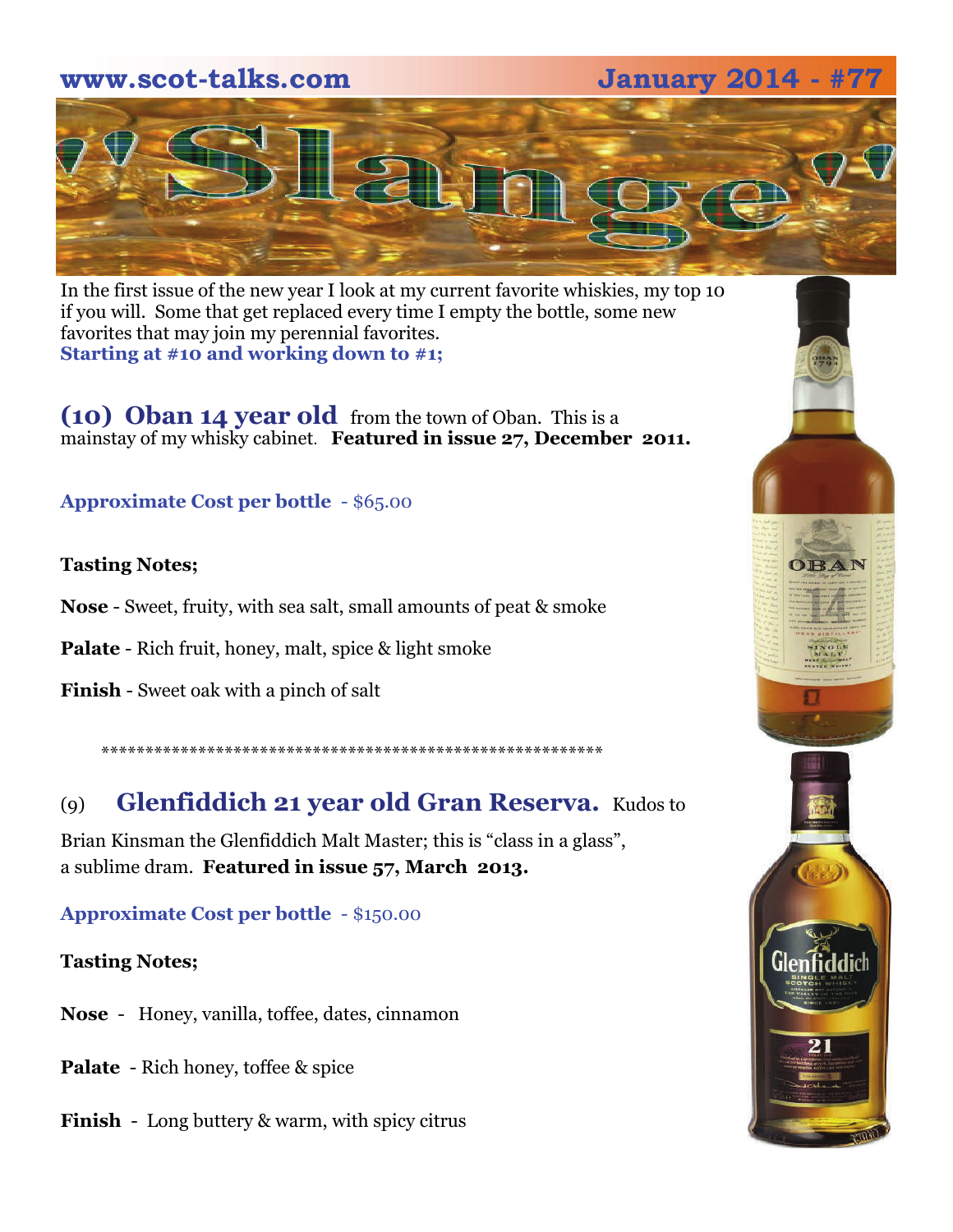# **www.scot-talks.com January 2014 - #77**



**(8) Macallan Fine Oak 17**. This has the finer points of a lowlander, without any of the drawbacks, it's flavors really pop like a quality Speysider should. **Featured in issue 61, May 2013.** 

**Approximate Cost per bottle** - \$140.00

**Tasting Notes;** 

- **Nose**  Caramel, vanilla, flora, nuts
- **Palate**  Vanilla, citrus & toffee
- **Finish**  Medium with a hint of orange

\*\*\*\*\*\*\*\*\*\*\*\*\*\*\*\*\*\*\*\*\*\*\*\*\*\*\*\*\*\*\*\*\*\*\*\*\*\*\*\*\*\*\*\*\*\*\*\*\*\*\*\*\*\*\*\*\*

**(7) Arbeg 'Airigh Nam Beist' (Arry Nam Bayst),**  From the island of Islay (Isla). Not easy to come by, but if you find one buy it. **Featured in issue 56, February 2013.** 

**Approximate Cost per bottle** - \$125.00

**Tasting Notes;** 

- **Nose**  Apple, ginger, cherry, chocolate
- **Palate**  Cherry, nutmeg, oak, ginger & caramel

**Finish** - Warm & spicy



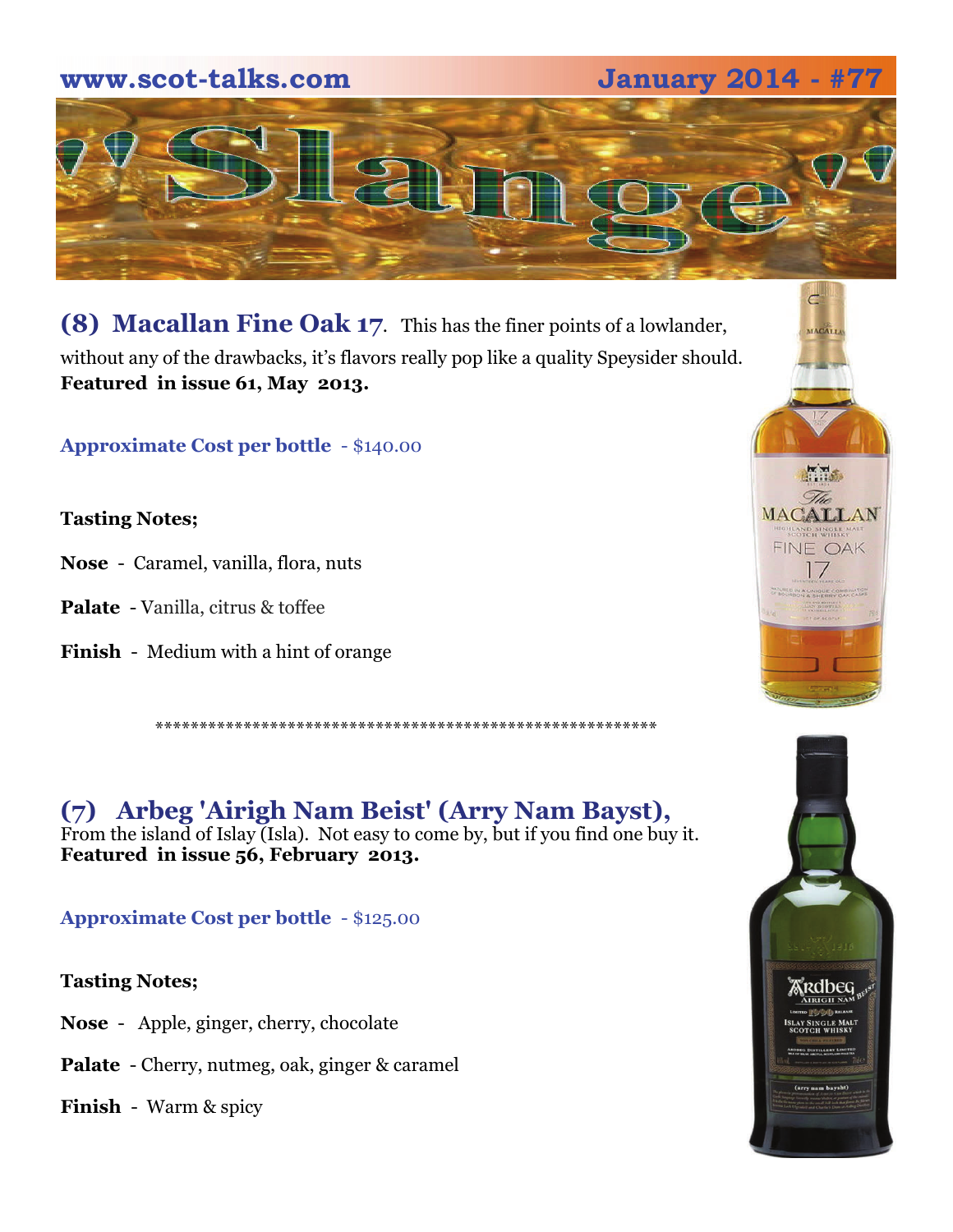



**(6) Glenfiddich 15** from Dufftown in the heart of Speyside. In my opinion, the best tasting whisky (against price), a constant in my whisky cabinet. **Featured in issue 11, April 2011.** 

**Approximate Cost per bottle** - \$55.00

## **Tasting Notes;**

- **Nose**  Rich, spicy with oak & a small amount of peat
- **Palate**  Honey, Pears, coffee, Spice with oak & chocolate.
- **Finish**  Dry and spicy with some pepper

\*\*\*\*\*\*\*\*\*\*\*\*\*\*\*\*\*\*\*\*\*\*\*\*\*\*\*\*\*\*\*\*\*\*\*\*\*\*\*\*\*\*\*\*\*\*\*\*\*\*\*\*\*\*\*\*\*

**(5) Old Pulteney 12 year old**, from the most northerly distillery on the Scottish Mainland, in the town of Wick. I just like this more and more, it has earned a permanent place in my whisky cabinet. **Featured in issue 14, May 2011.**

**Approximate Cost per bottle** - \$38.00

### **Tasting Notes;**

- **Nose**  Quite intense with a hint of salt (sea air)
- **Palate**  Medium bodied, faintly salty with an orange note.
- **Finish**  Long and predominantly orange flavored, hint of malt.



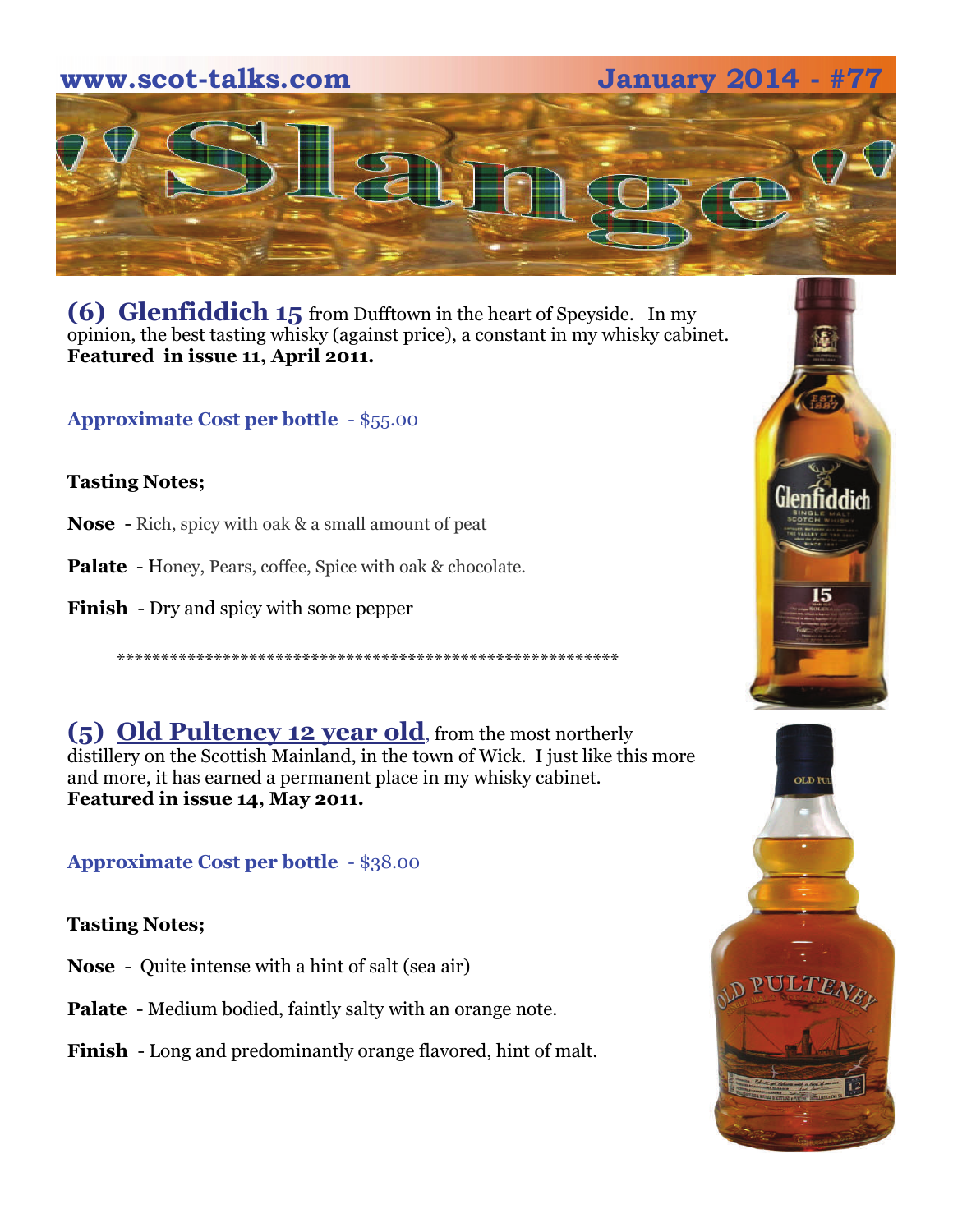



**(4) Lagavulin 16 year old** from the Island of Islay (Isla) off the west coast of Scotland. Another constant in my whisky cabinet and a favorite of many decades. **Featured in issue 3, December 2010.**

**Approximate Cost per bottle** - \$75.00

# **Tasting Notes;**

**Nose** - Smoke, Chocolate, flowery

**Palate** - Dry, Sweet, Smokey, Peaty

**Finish** - long, elegant peat-filled finish with lots of salt and seaweed

# \*\*\*\*\*\*\*\*\*\*\*\*\*\*\*\*\*\*\*\*\*\*\*\*\*\*\*\*\*\*\*\*\*\*\*\*\*\*\*\*\*\*\*\*\*\*\*\*\*\*\*\*\*\*\*\*\*

# **(3) Balvenie 14 year old Caribbean cask** from Dufftown in the heart of Speyside. A new release in October of 2012. Now a Regular in my whisky cabinet. **Featured in issue 50, November 2012.**

**Approximate Cost per bottle** - \$70.00

# **Tasting Notes;**

**Nose** - Honey, vanilla, malt & raisins

**Palate** - Malt, raisins, toffee & spice

**Finish** - Malty & spicy



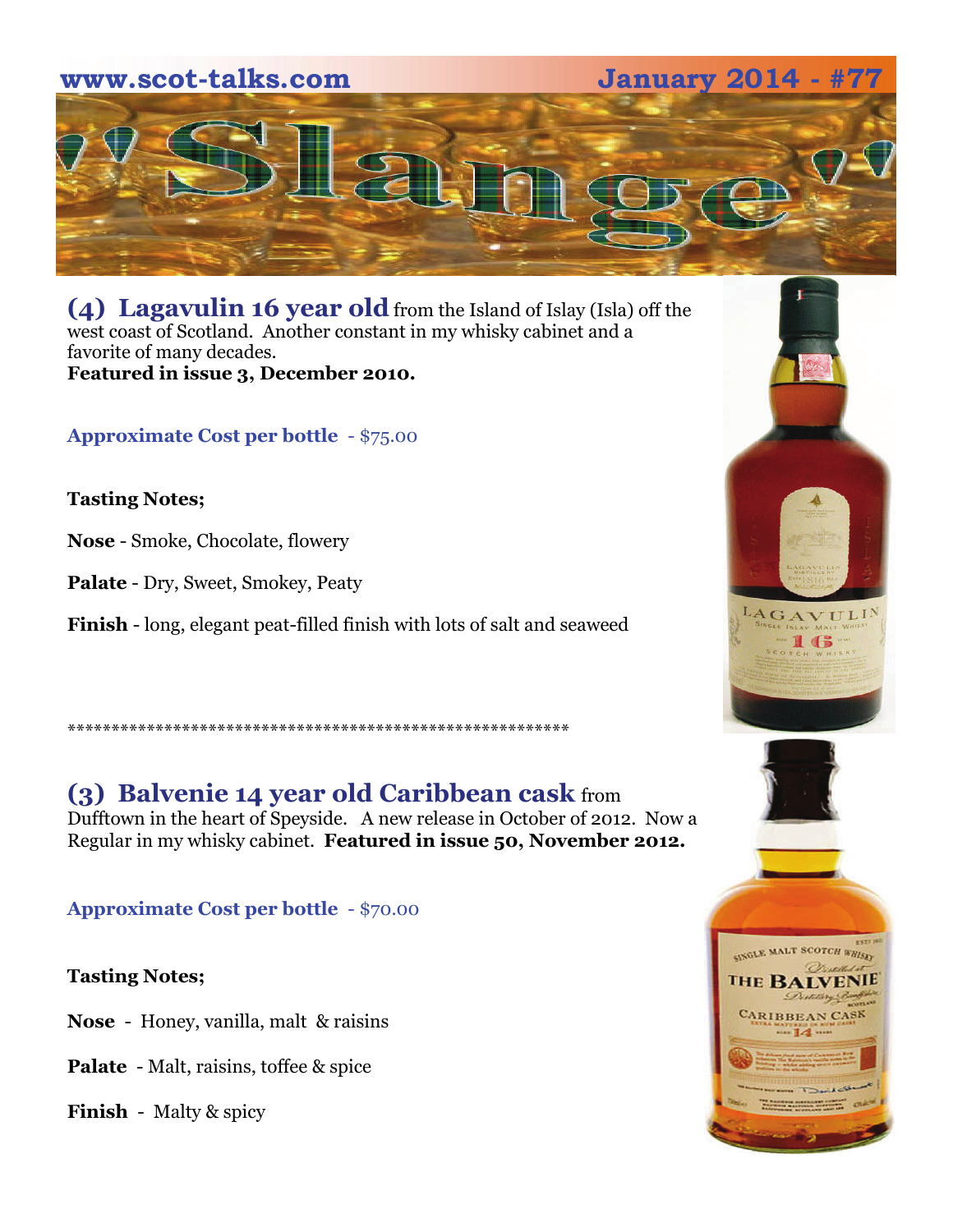# www.scot-talks.com

**January 2014 -**



**(2) Ardbeg Galileo** from the Island of Islay (Isla) off the west coast of Scotland. Unfortunately a limited release of only 50,000 bottles. **Featured in issue 46, September 2012.**

**Approximate Cost per bottle** - \$110.00

**Tasting Notes;** 

**Nose** - Fruity, toffee, smoky

**Palate** - Chocolate, toffee, smoke, peat, rich fruit

**Finish** - Long, warm, smoke, peat and chocolate malt

\*\*\*\*\*\*\*\*\*\*\*\*\*\*\*\*\*\*\*\*\*\*\*\*\*\*\*\*\*\*\*\*\*\*\*\*\*\*\*\*\*\*\*\*\*\*\*\*\*\*\*\*\*\*\*\*

**(1) Samaroli 'Evolution' 2011** from the preeminent Italian bottler, Samaroli and is a vatting of incredibly old single malts from Scotland's artisan distilleries, chosen exclusively for their traditional production methods. The oldest whisky in the vatting clocks in well over 40 years old, and it includes many of Scotland's hardest to find malts. This is truly a special whisky representing a style no longer being produced by most blenders. While each is only represented in small portions, the single malts within this vatting are unprecedented in their rarity. **Featured in issue 64, June 2013.**

**Approximate Cost per bottle** - \$320.00

# **Tasting Notes;**

**Nose** - Sherry, apples & figs

- **Palate**  Spicy baked apple, fig and very slightly smoky
- **Finish**  Long, elegant, Fruit compote



VOLUTION 20

AC 45-81VOL (RONOOF) 750 M